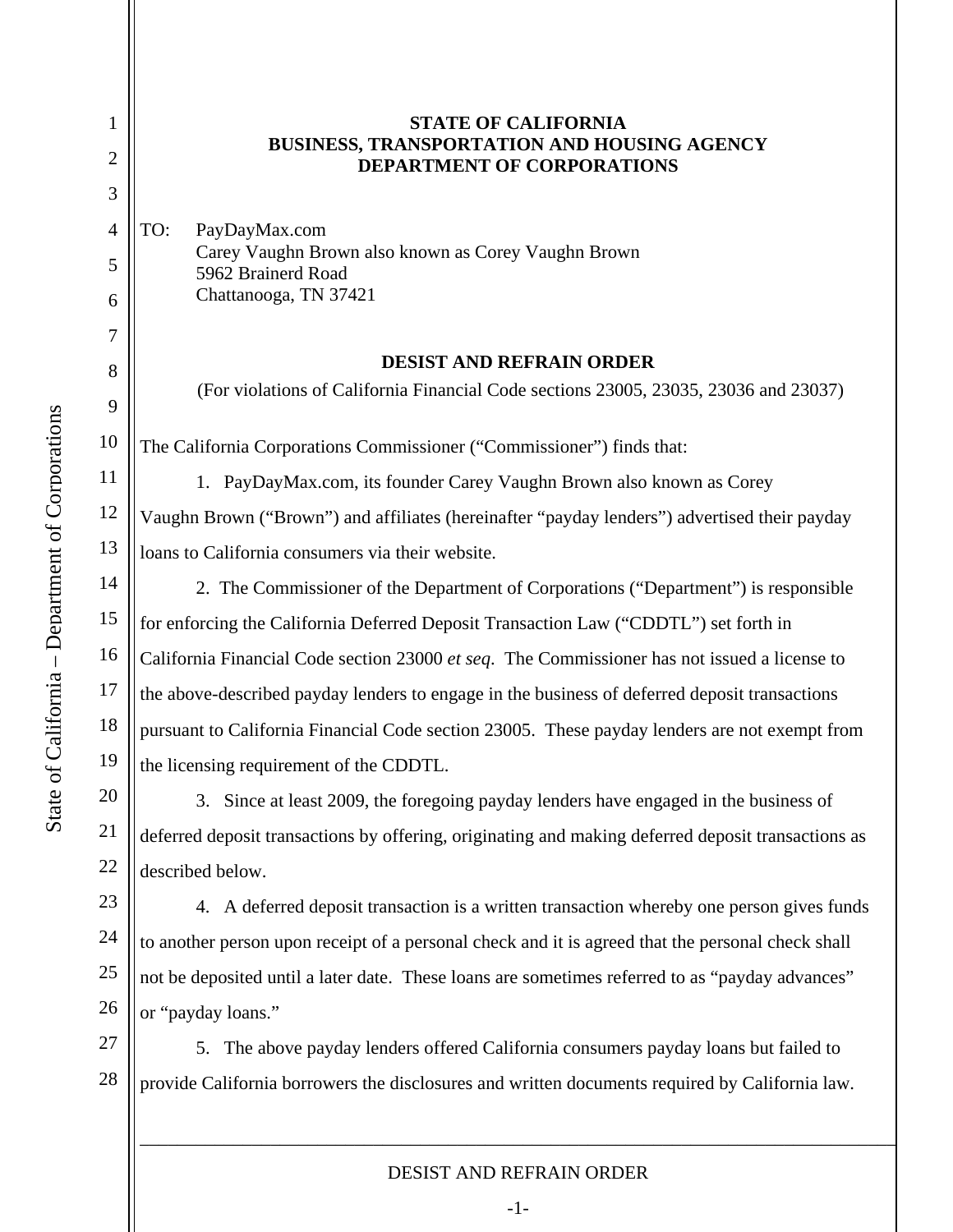6. These payday lenders arranged for an electronic deposit of funds to the consumer's respective bank account and had access to a consumer's account to withdraw funds to repay the loan on the due date of the deferred deposit transaction.

3 4

5

6

7

8

9

10

11

12

13

14

15

16

17

18

19

20

21

22

23

1

2

7. When the due dates on the deferred deposit transaction arrived, these payday lenders withdrew funds from consumers' respective bank account. For example, if one borrows \$300 for 14 days they are required to pay a finance charge of \$90.00 at the Annual Percentage Rate ("APR") of 782.12%. These payday lenders then continued to make successive withdrawals of \$90.00 every 14 days from a borrower's bank account thereby withdrawing several times the amount of the original loan as a "finance charge." The payday lenders automatically renew the loan every 14 days and the borrower accrues a new fee every time his or her loan is renewed. None of the fees accrued go toward the principal amount owed. Accordingly, a borrower is not regarded as having repaid the principal and all withdrawals from his or her bank account are characterized as finance or renewal charges. As a result, a borrower finds it necessary to close his or her bank account to prevent repeated withdrawals. If a borrower objects to additional withdrawals or closes his or her bank account, these payday lenders demand further funds, charge a \$25.00 fee for each item returned unpaid, threaten a borrower with legal action or attempt to garnish his or her wages.

8. These payday lenders violated numerous provisions of California law that require them to provide adequate and timely disclosures to California borrowers, to adhere to limits on the types and amounts of various fees that California borrowers can be charged and to refrain from actions prohibited by California law when lending to California residents.

9. To date, the Department has no record of these payday lenders or anyone else ever filing on their behalf for a CDDTL license.

24 25 26 27 28 10. These payday lenders have engaged in deferred deposit business without a license from the Commissioner and engaged in deferred deposit transactions that violated various statutory provisions of the CDDTL including lack of the requisite disclosures, charging excessive fees and extension of the loans in violation of California Financial Code sections 23035, 23036 and 23037.  $111$